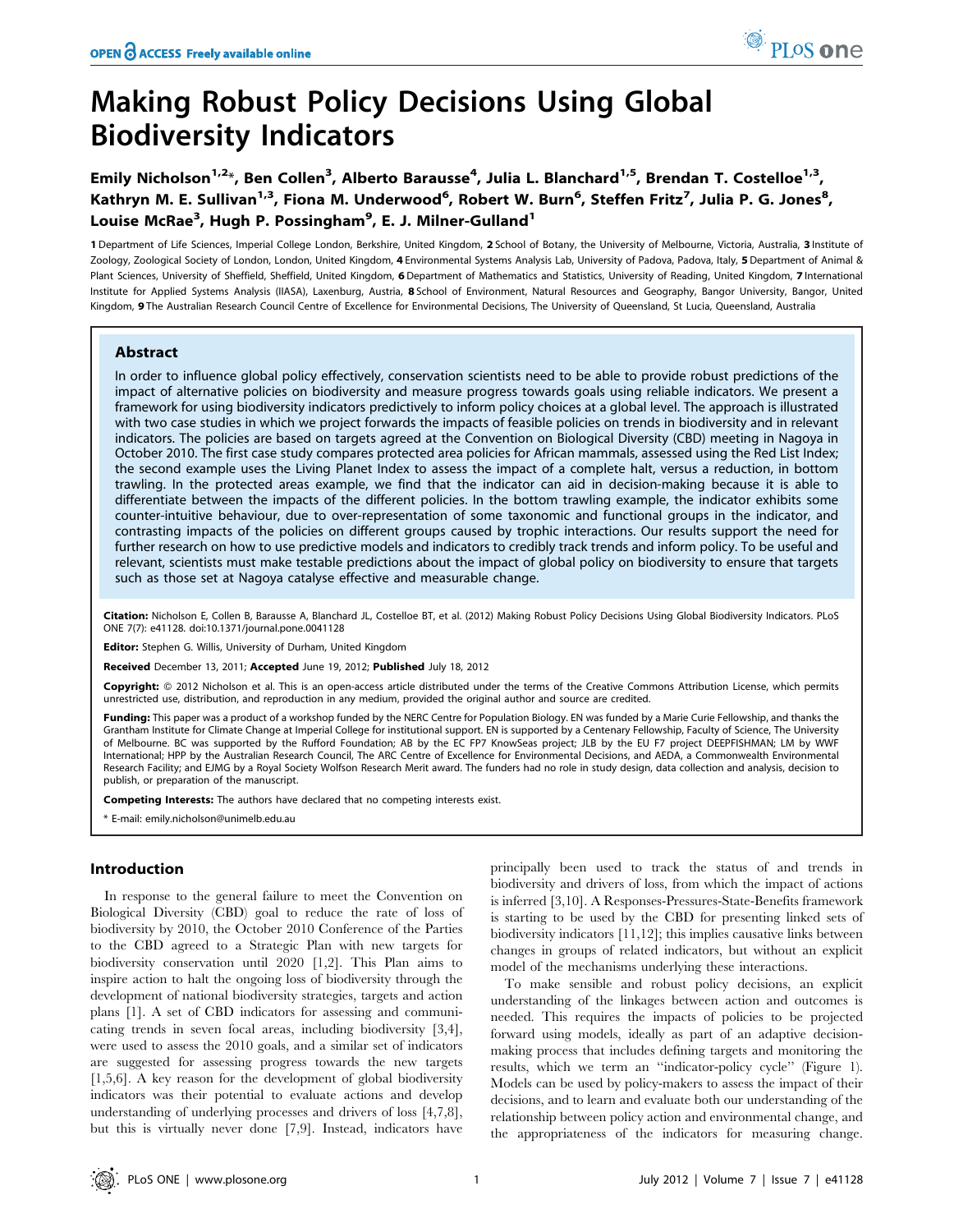

Figure 1. The indicator-policy cycle, a framework for using indicators to inform policy: Evaluation of the problem at hand involves defining broad goals of policy, developing models of the system, selecting indicators that reflect the changes of interest, defining specific targets that can be measured with the indicators, and defining a set of actions or policies to achieve the targets, which are assessed using the models. After evaluation, actions are chosen and implemented, with resultant change on biodiversity and drivers of loss, which may also be affected by other external drivers unrelated to the actions; change is monitored with the indicators and assessed against the targets, leading to re-evaluation. Key sources of uncertainty and potential failure throughout the cycle are numbered and discussed in detail in Table S1: 1) assumptions in the evaluation process; 2) the link between evaluation and selection of actions; 3) the link between selection and implementation of actions; 4) the impact of the action differing from the anticipated impact; 5) the link between biodiversity change and indicator change; 6) the link between indicator change and target assessment; and 7) mismatches in temporal and spatial scales throughout the cycle. doi:10.1371/journal.pone.0041128.g001

Indicators are a key link in the cycle, as the means by which policy outcomes are communicated and evaluated. However, there has been very little evaluation of the robustness of indicators in representing underlying biodiversity trends of interest, with Branch et al. [13] and Fulton et al. [14] providing notable exceptions.

In this paper we first outline the indicator-policy cycle, and highlight the areas of strength and weakness in current applications of the cycle. We then illustrate how the CBD's global biodiversity indicators can be used with modelling to predict the impacts of alternative policies, using two case studies: a comparison of protected area policies for African mammals, assessed using the Red List Index (RLI), an index of extinction risk for species of plants and animals [15]; and an assessment of the impact of a reduction in bottom trawl fishing, measured using the Living Planet Index (LPI), a composite of time series of vertebrate abundance and biomass [16]. The aim is not to provide a detailed and comprehensive assessment of the impacts of the alternative policies. Rather, the aims of these case studies are first to demonstrate how biodiversity indicators can be used predictively to evaluate the impacts of policy, and secondly to test the ability of the indicators to represent biodiversity trends and to assess the effects of underlying data biases on the trends they predict. The case studies provide a test of the ability of two of the most important and best-developed CBD indicators to demonstrate progress towards the CBD's 2020 targets.

We chose to model protected areas (PAs) in the first case study, as they form the cornerstone of conservation, recognised in Target 11 of the headline 2020 CBD targets, which calls for at least 17% of terrestrial areas to be placed in effective and well managed protected areas by 2020 [1,5]. However, the extent of PA coverage alone gives little information on how well PAs are performing in protecting biodiversity [17]. Many PAs perform poorly in maintaining biodiversity within their boundaries; for example, Craigie et al. [18] found on average a 59% decline in population abundance of large mammals between 1970 and 2005 in 78 African PAs, with considerable variation between regions and countries. We chose to test the effects of policy on the RLI as PAs are commonly instituted in order to protect threatened species. We modelled the impact of four policies on trends in vertebrate numbers in sub-Saharan Africa and on the RLI, and then evaluated to what extent the RLI reflected these modelled trends. We compared 4 policy scenarios: 1) business-as-usual; 2) expanding PAs to 17% of the terrestrial area of each country; 3) improving management effectiveness in current PAs; and 4) expanding PAs to 17% and improving management effectiveness.

In the second case study, we modelled the impact on biodiversity of two alternative policies, halving or halting bottom trawling, in six ocean systems using 10 ecosystem models, and calculated the ensuing changes in the LPI. Reduction in bottom trawling is one potential policy action that could be implemented in response to the CBD's 2020 Target 6: ''By 2020 all fish and invertebrate stocks and aquatic plants are managed and harvested sustainably, legally and applying ecosystem based approaches…'' [1]. We chose to use the LPI in this case because it is more appropriate for representing trends in common or abundant species such as may be most affected by large-scale trawling. We compared the trends in the LPI with modelled trends in abundance of species assemblages.

#### The Indicator-policy Cycle

We argue that indicators should be used within an indicatorpolicy cycle (Figure 1) that places monitoring with biodiversity indicators within an decision analytic framework [19,20], drawing on adaptive management [21,22], management strategy evaluation [23], and optimal monitoring [24,25], where monitoring is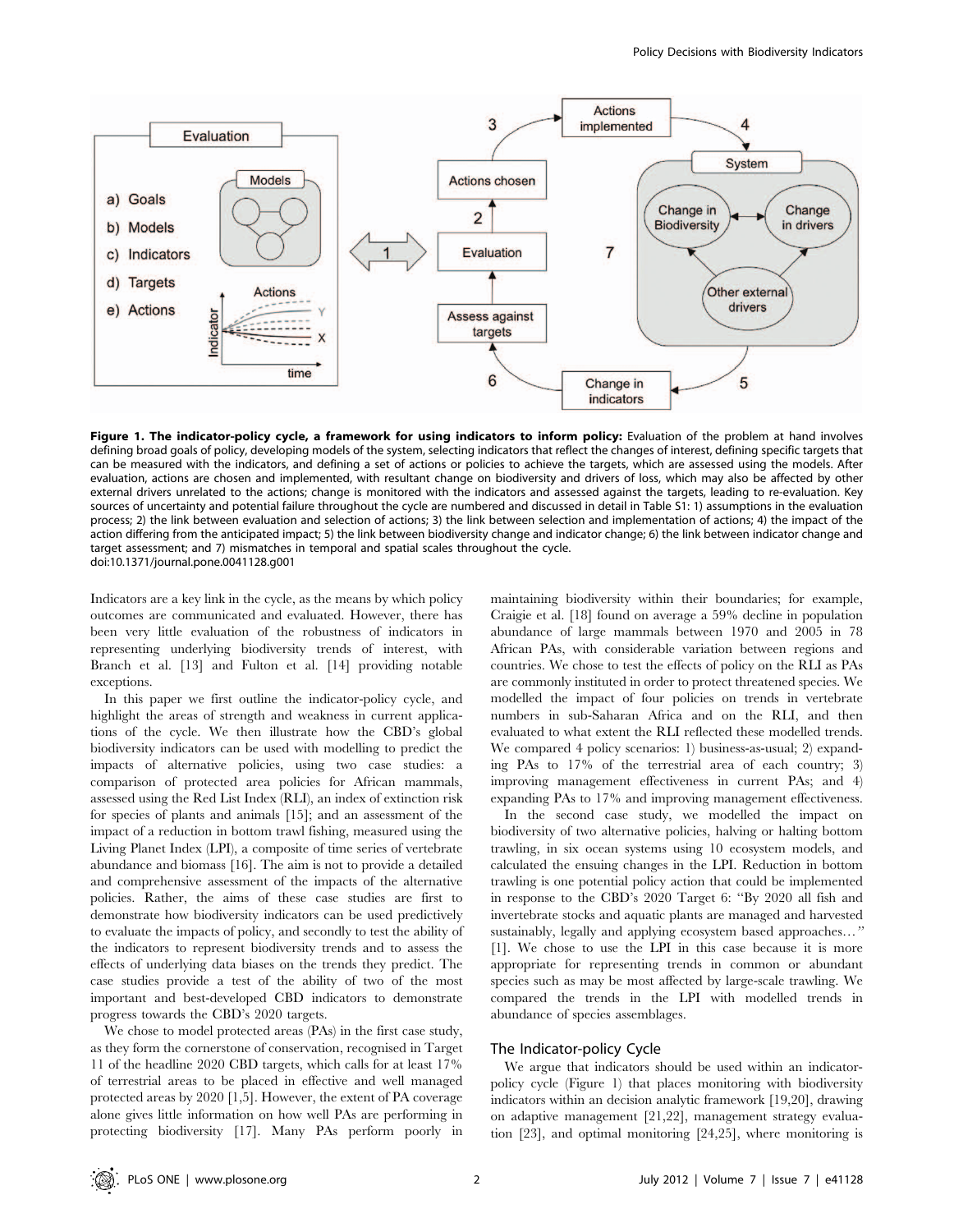explicitly linked with action and learning. These approaches are currently typically applied only at local to regional scales and to single species management [24,26,27], although the cycle in Figure 1 has parallels with emerging approaches to using ecosystem-based indicators to manage and monitor the effects of fishing [14,28,29,30]. The first stage comprises evaluation of the problem at hand:

- a) Define broad policy goals: For example five strategic goals for 2020 are identified in the CBD Strategic Plan, relating to pressures on biodiversity, its status, benefits gained, mainstreaming biodiversity and implementation [1,31].
- b) Develop a model or models of the system to understand system dynamics and predict the impacts of alternative actions, based on an understanding of underlying processes. Ideally models will be quantitative, with an estimate of uncertainty in the predictions; however qualitative conceptual and expertbased models of how actions may affect indicators can provide a basis for informing policy choices [32,33,34,35]. Our case studies differ in the types of models used: the first uses statistically derived trend data for African mammals within protected areas; the second uses process-based models of marine systems.
- c) Select indicators that measure trends of interest. Indicators are needed as proxies for communicating the complex realities of biodiversity change. Much has been written on indicator selection and assessment [8,14,20,36], but the crucial need is for indicators to be tested, in order to assess their ability to detect relevant trends and measure progress at appropriate scales, and to reflect change in response to policies relative to the impacts of other drivers [14,29]; this is the focus of the case studies below.
- d) Narrow the broad policy goals to specific targets or milestones that are measurable using the indicators, such as a specific threshold value of an indicator [37], (e.g. the CBD 2020 Target 11: at least 17% of terrestrial areas within protected areas (PAs), measured by PA coverage [5]), or a predefined meaningful rate of change in the indicator [38] (e.g. CBD Target 12: by 2020, the extinction of known threatened species has been prevented and their conservation status has been improved and sustained [5], which implies an increasing Red List Index (RLI)). Whether or not a target has been met can be used as a trigger for action.
- Define a set of actions that can be implemented to achieve the targets and use the model(s) to make predictions about the potential impact of each potential action on biodiversity. The predictions should quantify the effect on both the underlying system of interest and the biodiversity indicators that will be used to monitor system changes; we demonstrate this below using two case studies. This information can then be used to improve monitoring, in turn leading to learning that can improve models. The impact of uncertainty on predictions should be quantified and presented explicitly [7].

Actions are selected and then implemented, with direct and indirect impacts on biodiversity and drivers of loss. Direct effects might include the reduction of threats inside a newly implemented protected area; indirect effects include displacement of fishing activity from a marine protected area [39]. Other extrinsic drivers can cause change unrelated to the actions, such as environmental factors (e.g., drought, climate change), or political or macroeconomic change, making the effects of policy change difficult to isolate [74]. If indicators are appropriate, they should change proportionately to the changes in biodiversity and drivers. The

indicators are then assessed against the targets. Finally, the models, indicators, targets and management actions are subjected to iterative evaluation and reviewed in light of new monitoring data.

There are many points at which failure or uncertainties can occur within the indicator-policy cycle. We identify seven potential points of failure, numbered in Figure 1; examples of each, how they can be addressed and by whom, are listed in the supplementary material (Table S1). A major source of uncertainty in the indicator-policy cycle is the relationship between the indicators and the underlying trends of interest, which has two components: the design of the indicator, and the quality or bias in the data used to estimate it; we explore these in the case studies below. Trade-offs inevitably exist: an indicator might be a good proxy for biodiversity but the data needed are very difficult or expensive to collect; alternatively an indicator might be readily estimated with available data, but is a poor proxy for biodiversity [13,17,40].

## Results

# Case study 1: The Effects on Mammals of Policies for Protected Area Management in Africa

The predicted effect of changes in PA policy, as reflected by changes in the RLI, suggested that without effective management, expanding protected areas provided negligible benefit over business-as-usual (BAU). Improving management effectiveness, and thus stopping declines in abundance, provided much greater benefits to the study species than just expanding PAs where declines continue (Figure 2). Changes in the RLI were primarily driven by population declines of threatened species in ineffective PAs in Central and West Africa. Most of the study species were not highly threatened and policy changes tended not to affect their Red List categories.

Under effective management of current PAs, the RLI gradually increased, showing a general improvement in species status over time (Figure 2). Under both BAU and PA expansion, the RLI declined rapidly at first, but later started to increase. This was due not to improved species status but to shifts in the relative contribution of populations that were increasing or decreasing to the overall trend in population size, and the relatively short timeframe over which declines are assessed under the Red List criteria. Most of the threatened species had some declining and some stable or increasing populations. As the declining populations became small, they contributed less to the overall trend for the species as a whole, leading to species being downlisted under Criterion A of the IUCN Red List, which relates to population declines [41]. Secondly, the IUCN Red List criteria assess declines over a period of 3 generations or 10 years, whichever is larger up to 100 years. Because there were few very long-lived species in our dataset, most species had an assessment of period of between 10 to 20 years. Consequently, large early declines were 'forgotten' by later assessments, and the RLI increased. Nevertheless, although the RLI was not particularly sensitive to the policies that we examined, and trends in the indicator did not exactly relate to changes in species abundance, the indicator was able correctly to reflect the relative impacts of policy changes on biodiversity (as represented by mammal population trends).

Another CBD indicator is PA coverage itself. Using PA coverage as an indicator would lead to PA expansion being chosen as the preferred option over improved management effectiveness, because the indicator does not account for the performance of PAs. A new CBD indicator of PA effectiveness is currently under development [4]. Under our PA expansion scenario, average PA coverage was 19% (ranging from 17% to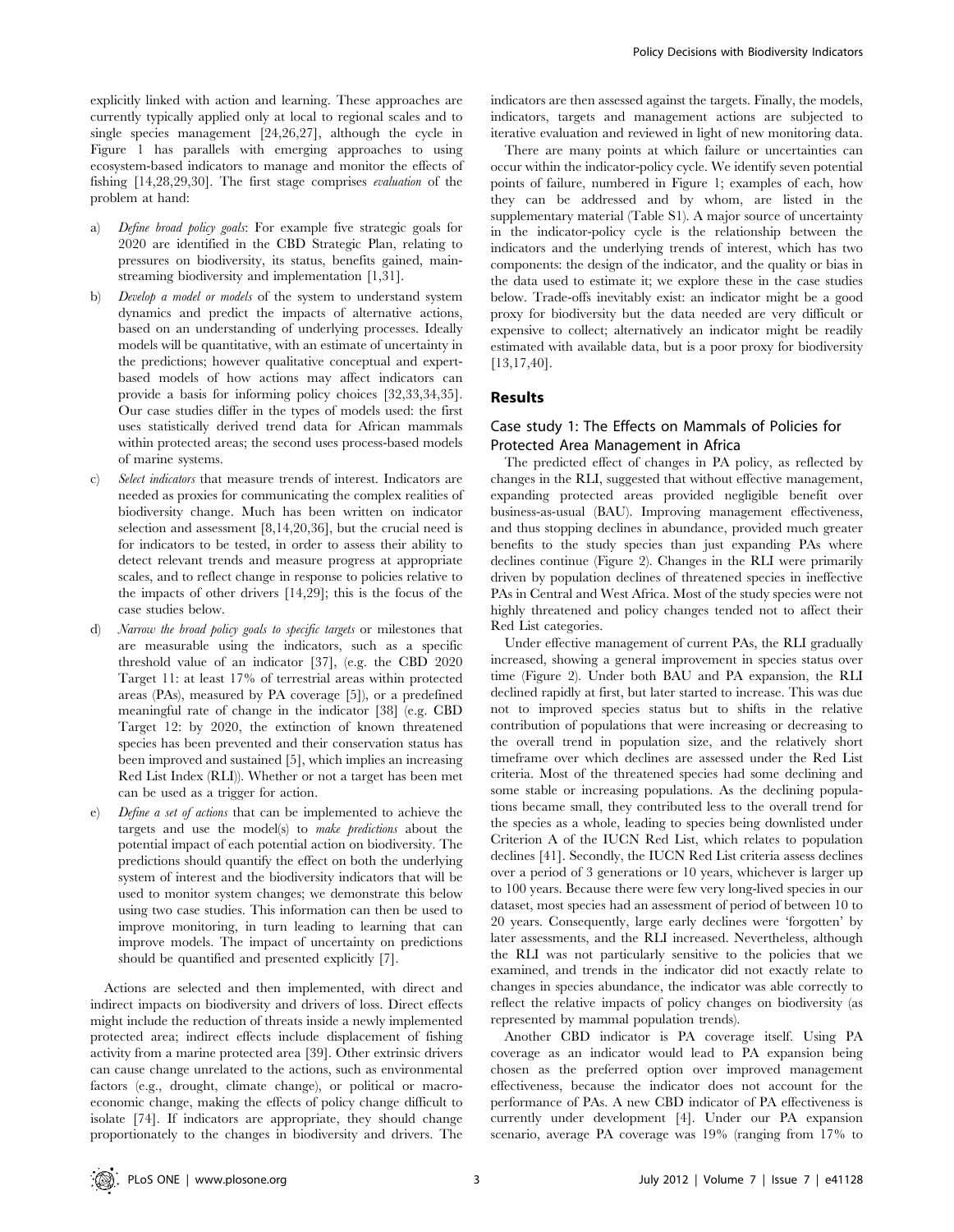

Figure 2. Changes over time in the Red List Index (RLI) under four policy scenarios for protected area management in Africa: 1) business-as-usual, 2) expansion of terrestrial PA network to 17% of each country, 3) improved management effectiveness of PAs, and 4) expansion to 17% with improved management effectiveness. The RLI was calculated for 53 species of large mammals in sub-Saharan Africa; an increase in the RLI means a reduction in the average extinction risk of this set of species. doi:10.1371/journal.pone.0041128.g002

36%); currently, 29 of the 41 study countries have less than 17% of their land area in PAs (mean PA coverage 12.5%, from 0 to 36% [42]). Even though the RLI is a relatively coarse indicator, it is more effective at representing the effects of policies on biodiversity than PA coverage [41].

# Case study 2: The Effect of Bottom Trawling on Marine Biodiversity

The LPI showed muted and often negative responses to the policies of halving and halting bottom trawling (Table 1), although the total vertebrate biomass in the models increased in each ocean system for both scenarios, with the exception of the North Pacific when trawling effort was halved (Table 1). The model results were driven by the relative increase in biomass of species that had been targeted by bottom trawling or caught as by-catch, and by the resultant trophic interactions. The composition of the data used to construct the LPI affected its overall trend. The LPI datasets within the study regions are dominated by seabirds and fish (Table 2). Biomass trends of seabirds varied by region (Table 1): they decreased in the North Sea [43] and Mediterranean Sea [44] models, where they are highly reliant on discards for food, and in one of the South Atlantic models [45], due to increased competition after a release of fishing pressure on predatory fish. In the Caribbean, seabirds increased with one of their main prey species, which was released from direct fishing pressure. This range of responses in seabirds alone made the interpretation of trends in the LPI difficult.

Fish were the other group that dominated the LPI (Table 2). The response of fish populations to the cessation of bottom trawling was mixed (Table 1). Whether more predator or prey fish species were included in the LPI, and how each was affected directly or indirectly by the policy, affected indicator behaviour. For example, in the Mediterranean [44], an end to trawling was predicted to have a very positive impact on the biomass of hake (directly targeted by fishing), flatfishes and rays (increases of 69%, 52% and 112% respectively). The LPI for the region included trends for two flatfish species and the hake, but did not include trends for ray species or the key prey groups that decreased as a result of predation by increased hake and elasmobranch populations. By contrast, the LPI in the Mediterranean includes 16 bird species; seabirds as a group were expected to decline by just under 20% based on a reduction in discards alone (other threatening processes were not included in the model).

#### **Discussion**

There are many potential barriers to successfully halting biodiversity loss; the complexity and scale of the problem is enormous. The difficulties in collecting sufficient data to understand the system and monitor trends emphasises the need to have a clear understanding of the changes of interest and to evaluate the capacity of a suite of indicators to detect them based on improved data and scientific understanding. Recent initiatives such as GEO-BON (The Group on Earth Observations Biodiversity Observation Network) for monitoring global biodiversity [46], and IPBES (the Intergovernmental Science-Policy Platform on Biodiversity and Ecosystem Services [47]) will contribute to bridging the gap between multiple sources of information, research and policy [48]. However improved data and understanding are not enough unless actions are also set within a framework that enables informed decisions to be made, and their impact on biodiversity evaluated both a priori and through ongoing monitoring. Such a framework needs to include evaluation of the validity of the indicators used by policy-makers to assess progress towards their targets.

The two key questions we posed with our case studies were: do the policies have the expected impact on biodiversity? And do the chosen indicators reflect this impact? In the case of the African PAs, both answers were yes: species trends improved with effective management, though the magnitude of the difference between scenarios that included or excluded management effectiveness, and the small impact of PA expansion without increased management, were perhaps surprising. The RLI clearly reflected the qualitative differences between policies, despite its counterintuitive trajectory under PA expansion and BAU. However the modelled impact of a cessation of bottom trawling on biodiversity was mixed: some species and groups increased in biomass, others decreased (e.g. seabirds decrease in abundance in several of the modelled systems). In an ideal system, all species would be monitored; in reality this is not the case. Because more data were available on seabirds than other taxonomic groups, there was a corresponding, disproportionately large impact on the LPI from seabird trends due to data bias. As a result, the overall trends shown in the LPI were not representative of all the populations in the ecosystem, which showed largely positive trends. In any system where policy impacts vary across species, particularly when there are negative impacts on some groups, the trends in indicators will be sensitive to the composition of data that feed into them, supporting the need for testing indicators.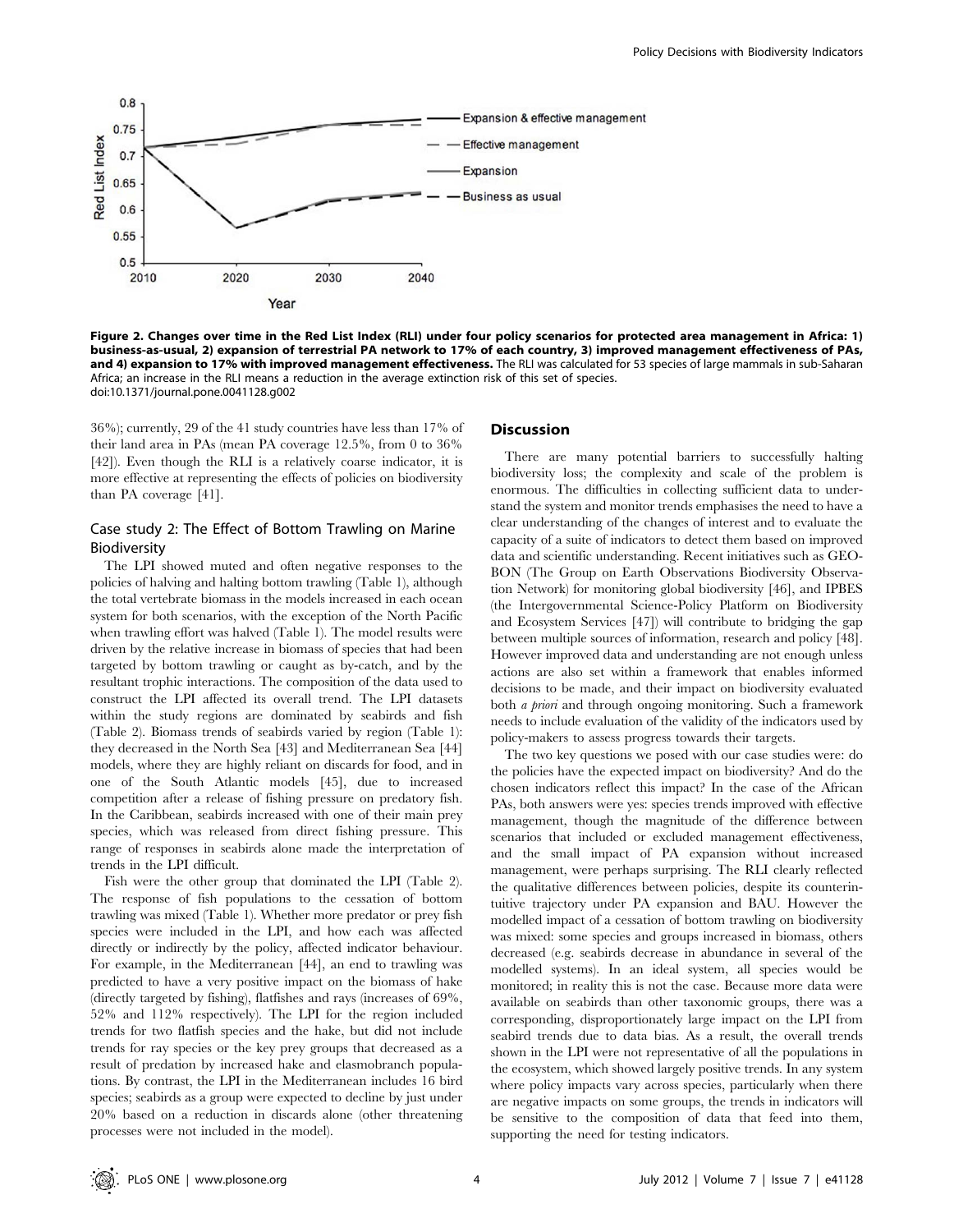Table 1. The impact on the Living Planet Index (LPI) of halving or halting bottom trawling in six ocean systems, based on biomass trends in modelled vertebrate groups represented in the LPI.

| Ocean system                               | LPI: Halve LPI: Halt |         | Vertebrate<br>biomass: halve | Vertebrate<br>biomass: halt |                           |                           |                           | Mammals Seabirds Sea turtles Sharks & rays | Other fish                |
|--------------------------------------------|----------------------|---------|------------------------------|-----------------------------|---------------------------|---------------------------|---------------------------|--------------------------------------------|---------------------------|
| Global                                     | $-2.5%$              | $-1.3%$ | 0.7%                         | 2.0%                        | $\widetilde{\phantom{m}}$ | $\widetilde{\phantom{m}}$ | $\widetilde{\phantom{m}}$ | $\widetilde{\phantom{m}}$                  | $\widetilde{\phantom{m}}$ |
| North Pacific                              | $-5.6%$              | $-0.7%$ | $-0.1%$                      | 1.4%                        | $\widetilde{\phantom{m}}$ | $\widetilde{\phantom{m}}$ | 71                        | $\widetilde{\phantom{m}}$                  | $\widetilde{\phantom{m}}$ |
| North & Baltic Seas                        | 2.7%                 | $-3.3%$ | 2.2%                         | 5.1%                        | $\widetilde{\phantom{m}}$ | N                         |                           | $\widetilde{\phantom{m}}$                  | $\widetilde{\phantom{m}}$ |
| l Mediterranean & Black<br>l Sea           | $-0.7%$              | $-0.8%$ | 1.4%                         | 3.4%                        | Z                         | N                         |                           | 71                                         | $\widetilde{\phantom{m}}$ |
| <b>South Pacific</b>                       | 3.6%                 | 5.3%    | 3.8%                         | 7.5%                        | $\Delta$                  | $\Delta$                  | 7                         | 7                                          | $\widetilde{\phantom{m}}$ |
| l South Atlantic                           | $-4.7%$              | $-3.8%$ | 0.1%                         | 0.3%                        | $\widetilde{\phantom{m}}$ | $\widetilde{\phantom{m}}$ |                           | $\overline{\phantom{0}}$                   | $\widetilde{\phantom{m}}$ |
| <b>Caribbean &amp; Gulf of</b><br>l Mexico | $-1.5%$              | $-1.3%$ | 0.8%                         | 1.5%                        | $\qquad \qquad -$         | $\overline{\phantom{a}}$  | $\qquad \qquad -$         | $\widetilde{\phantom{m}}$                  | $\widetilde{\phantom{m}}$ |

Columns show the % change in the LPI 30 years after implementation of the policies, and the % change in total vertebrate biomass; and for each taxonomic group, the general biomass trends for different species groups from the Ecopath models from halting bottom trawling (the general biomass trends per group were typically stronger under a halt in bottom trawling than under a halving of effort); symbols: - <5% change,  $\ge$  >5% increase,  $\ge$  >20% increase,  $\le$  >5% decrease,  $\le$  >20% decrease,  $\sim$  mixed: different responses were seen across models, species and/or functional groups, blank denotes that the group was not modelled. doi:10.1371/journal.pone.0041128.t001

The response to policy of both the species of interest and the indicators reflected the modelling approach used and the species included in the indicators. In the African mammals example, we assumed that all species would benefit from improved management effectiveness, which simplified the trends that the indicator had to reflect; this assumption can be justified by similar threatening processes faced by many African mammals, such as over-hunting and habitat loss [18,49]. It is also likely that species interactions would affect trends in some species; for example negative impacts on some ungulates might be expected due to increased abundance of predators [50]; such interactions were not included in our simple trend-based models. By contrast, in the Ecopath models, trophic interactions were included explicitly, reflecting both direct and indirect effects of policies, such as increasing predator numbers and resultant decreases in prey and in competitors. However, the Ecopath models did not include impacts of threats other than fishing or recent trends in abundance, and therefore may underestimate the risk of extinction for many species. For example, while seabird abundance declined in several models, this was due to reduction in food availability from by-catch, and not other threats such as loss of nesting sites or predation. The Ecopath models were not designed with the intention of modelling threats faced by individual seabird species, but rather modelled seabirds as a functional group within a trophic web. Species-specific threat modelling in both case studies would

better account for such effects, but would be difficult when dealing with large numbers of species. However, the aim of this study was not to provide a comprehensive scenario analysis of the impact of halting trawling or expanding PAs in Africa, but to illustrate how CBD targets and indicators can be evaluated within a predictive modelling framework.

Our results show the importance of having an indicator with a robust relationship to the underlying system dynamics. Both indices relate to extinction risk: the LPI through one symptom of risk, geometric mean abundance, and the RLI by using a suite of symptoms of risk [51]. The RLI provides a relatively coarse-scale assessment of extinction risk based on movement between the IUCN Red list categories that classify relative extinction risk of species based on threshold values for decline and abundance [52]. Thus movement from one threat category to another requires either a substantial change in abundance or trends, or for the species to already be very close to a threshold value. Consequently, the RLI would be unlikely to differentiate between the marine trawling policies, which have large effects for non-threatened species and mixed (some negative, some positive) for more threatened species.

The trawling case study demonstrates the value of indicator assessment to diagnose the basis for poor indicator performance. While the potential effects of taxonomic bias in indicators has been discussed elsewhere [4,16,53], process-based models such as this explicitly demonstrate the quantitative impacts of the underlying

| Ocean system                          | No. spp | <b>Mammals</b> | <b>Seabirds</b> | Sea turtles | Sharks & rays | Other fish |
|---------------------------------------|---------|----------------|-----------------|-------------|---------------|------------|
| Global                                | 377     | 10%            | 36%             | 3%          | 3%            | 49%        |
| North Pacific                         | 142     | 19%            | 27%             | 3%          | 3%            | 48%        |
| North & Baltic Seas                   | 85      | 0%             | 46%             | 0%          | 4%            | 51%        |
| l Mediterranean & Black Sea           | 28      | 7%             | 57%             | 0%          | 11%           | 25%        |
| <b>South Pacific</b>                  | 44      | 2%             | 34%             | 7%          | 0%            | 57%        |
| South Atlantic                        | 86      | 6%             | 42%             | 0%          | 1%            | 51%        |
| <b>Caribbean &amp; Gulf of Mexico</b> | 26      | 4%             | 35%             | 19%         | 8%            | 35%        |

Table 2. The modelled species groups used to calculate the LPI for each region.

The number of species used in the LPI for each system, and the percentage of species in each group that contributed to the LPI database. doi:10.1371/journal.pone.0041128.t002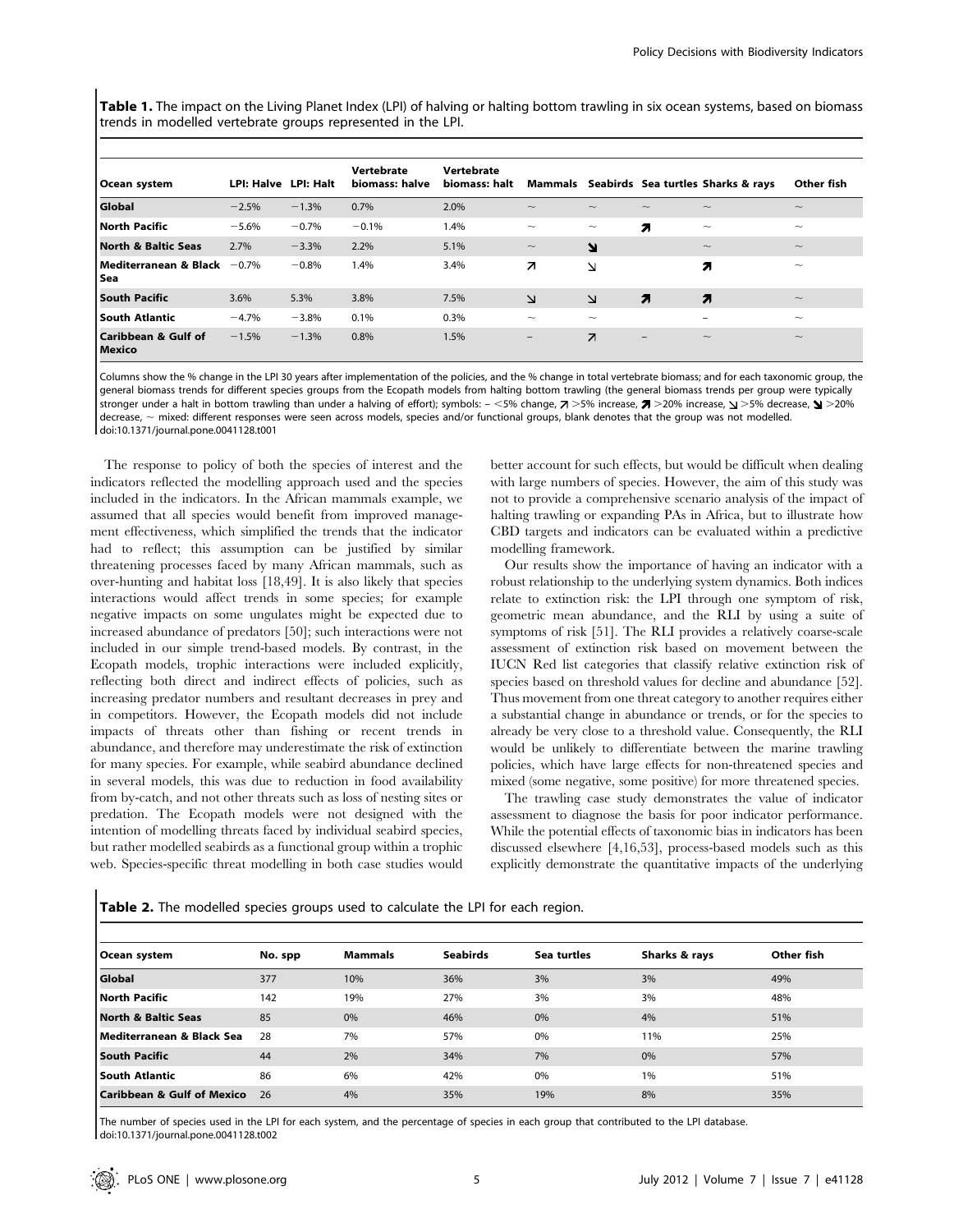data and the specific assumptions of predictive models on indicator performance [13,14]. Previous modelling has suggested that biomass indicators are amongst the most robust in detecting the effects of fishing, particularly for functional groups and higher trophic levels [14,29], although aggregating data can mask trends because increases in some groups balance decreases in others [29,54], or result in counter-intuitive responses to policy. These previous results, combined with the case study presented here, suggest that single indicators do not easily represent policies with complex ecosystem effects [13]. Indeed, the approach of ecosystem-based fisheries science is to use a suite of indicators together with a set of validated alternative models to explore plausible scenarios of change [14,28,30].

Currently global biodiversity indicators have been used only to report on trends, effectively comprising only two stages of the indicator-policy cycle illustrated in Figure 1. Adaptive management in general has been applied in limited ways at the local level [22]. Indicators have rarely been used to report against explicit targets or baselines, nor have they been linked into evaluation of the effectiveness of action. Most model-based predictions of policy effects have not used biodiversity indicators that can be readily monitored, instead relying on metrics such as mean species abundance and projected number of species extinctions [7,9,34]. Evidence-based modelling, both predictive (using scenarios and counterfactuals) and retrospective (using statistical models), allows different processes and causal relationships to be understood [32,55,56] and is essential to improving the value of biodiversity indicators for decision-making. If conservation scientists are to influence policy, they must be bold enough to make predictions and give advice that aids decision-makers, or they will remain peripheral to important decision-making processes.

#### Materials and Methods

# Case study 1: The Effects on Mammals of Policies for Protected Area Management in Africa

We modelled the impact on a key CBD indicator, the Red List Index (RLI) [15], of continental-scale policies for African terrestrial PAs based on current trends in vertebrate abundance: 1) businessas-usual; 2) expanding PAs to 17% of the terrestrial area of each country; 3) improving management effectiveness in current PAs; and 4) expanding PAs to 17% and improving management effectiveness (for more details, see [41]). The aim of this study was not to provide a detailed analysis of the effects of these policies on biodiversity, but instead to assess whether the RLI effectively captured realistic trends in biodiversity caused by a policy change. The analyses comprised a series of steps, first to establish estimates of population size, distribution and current rates of decline for each species, then the application of the policy scenarios, and finally, resultant changes in species abundance under the scenarios were fed into the Red List Index. For more details on methods, further scenarios and sensitivity analyses, see [41].

Our case study comprised 53 mammal species in 41 countries in four regions, East, Southern, West, and Central Africa (Table S2). Trends in mammal abundance in PAs vary greatly by region; for example, declines are greatest in West and Central Africa, with more moderate declines in East Africa, and increasing populations in Southern Africa [18]. Country-level estimates of population size for each species inside and outside of protected areas were collated or estimated from IUCN species survival commission and other publications (see Table S2 for sources) [41].

For each species in each region, inter-annual trends in population sizes within protected areas were estimated from time series as described in [18]. The time series varied in length and the

amount of data; where six or more data points were available, a GAM was used to estimate inter-annual trends following [16]; where there were fewer data, inter-annual rates of change were estimated between consecutive years or linearly interpolated for non-consecutive years, and averaged across years [18]. Where multiple estimates of trends were available within a region, such as several PAs in one country or across several countries, the geometric mean of population trends was used to produce a regional trend per species in PAs. Currently no comprehensive trend data exist for the study species outside PAs, although empirical data suggest lower densities of mammal species outside PAs than inside in Tanzania [57,58], supported by expert opinion on African tropical forests [49]. In the absence of trend data, we assumed that population trends for all species would be 25% worse outside PAs than inside PAs. Therefore, positive trends were decelerated by 25% and negative trends accelerated by 25%. Sensitivity analyses showed the qualitative results to be robust to the assumed difference in trend between populations inside and outside PAs [41].

The impact of each policy scenario on trends in abundance of the study species was modelled over a 30-year period, assuming constant annual trends and immediate implementation. We modelled four scenarios:

Scenario 1: Business as usual (BAU). Current population trends in PAs for each species in each region were applied to populations inside existing PAs (from the World Database on Protected Areas in 2010 [42]). Trends outside PAs were assumed to be 25% worse than those inside PAs.

Scenario 2: Expand terrestrial PA coverage to 17% of each country. We used the conservation planning software Marxan [59] to select  $25\times25$  km gridcells to add to the current PA network, based on habitat suitability models for the target species [60]. We used country-level targets of 17% of each country. The continental-level target for species was between 5% and 100% of the total area of suitable habitat [60]. We assumed that the suitable habitat in the added PAs was occupied (thus potentially overestimating the positive impacts of PA expansion due to commission errors) and had the same population density as the current PAs. The populations in the newly-added PAs were therefore a function of the area of suitable habitat and the density of the species within the current PAs, and was subtracted from the formerly unprotected populations to ensure that the total population of the species within a country did not increase immediately upon adding PAs. The population trends for each species in each region applied to populations inside and outside PAs were the same as those used in BAU (Scenario 1).

Scenario 3: Improved management effectiveness in Pas. No consistent data exist on the impact of effective management within PAs across Africa. PAs in Southern Africa are considered to be most effectively managed [18]. Therefore we assumed that populations in effectively managed PAs would experience the same annual rate of increase as the average across all species in Southern African PAs (+1.8% [18]), except for those that already had a more positive annual trend, which was assumed to stay constant. A sensitivity analysis showed that the value of the assumed trend in effectively managed PAs had no effect on the relative impacts of the policies [41]. Population trends outside PAs were the same as those used for in BAU (Scenario 1).

Scenario 4: Expand PA coverage to 17% of each country and increase management effectiveness of Pas. The areas added to the current PA network were the same as those described above in the expansion scenario (Scenario 2), with the same corresponding redistribution of populations between PAs and non-PAs. The population trends inside PAs were the same as those used in the effectiveness scenario (Scenario 3), based on current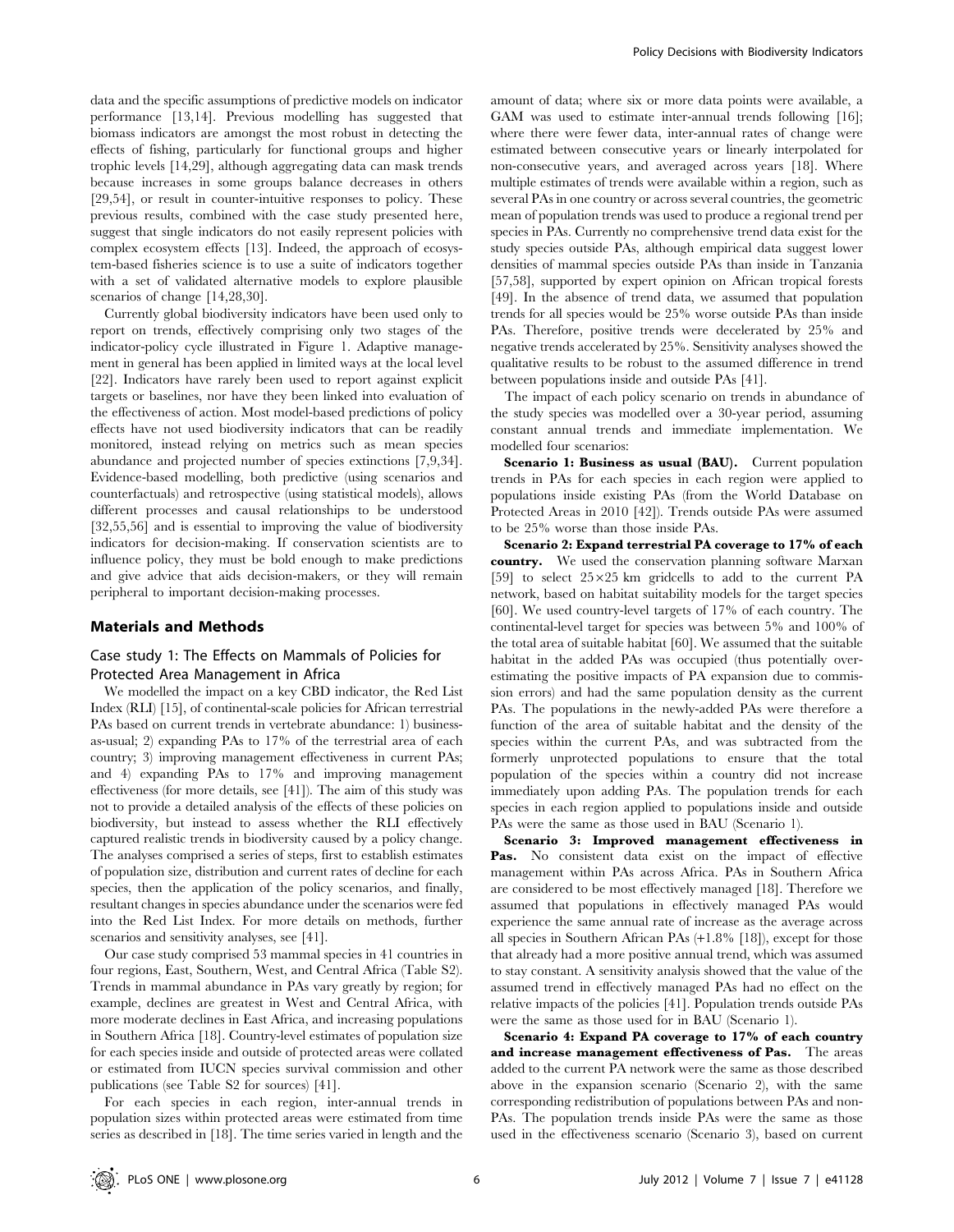trends in Southern Africa. Trends outside PAs were the same as BAU (Scenario 1).

Calculating the RLI. From the population projections in each scenario, each species was assigned to a Red List category at decadal intervals using the IUCN Red List Criteria version 3.1 [61] criteria A and C (reflecting decline rate and population size respectively), using generation times from the PanTHERIA database [62]. The trends for criterion A were based on the current inter-annual trends and species-specific generation time, and thus estimated trends for a time period that include both past and future trends (Criterion A4) or future time period alone (Criterion A3). The population size (IUCN Criterion C) at each modelled assessment was estimated using the total projected abundance as a result of the policies in each scenario; for simplicity's sake the sub-criteria for Criterion C were not applied, and all individuals were assumed to be mature. The Red List index was calculated for each scenario at decadal intervals [15].

# Case study 2: The Effect of Bottom Trawling on Marine Biodiversity

Bottom trawling has significant effects on marine biodiversity [63], and there have been calls for the practice to be halted [64]. We simulated the effects of halting and halving bottom trawling on marine ecosystems using Ecopath with Ecosim (EwE), a modelling suite for constructing food-web models of marine systems [65]. In EwE, a food-web is represented as a set of mass/energy flows connecting the model groups, which can represent populations, functional and taxonomic groups, or life-history stages. Each

Table 3. The ten Ecopath models used to simulate the policies of ending and halving bottom trawling, the stated objectives in the studies in which the models are described, the number of functional or taxonomic groups each model contained, the number of these groups represented in the LPI, the fraction of fishing fleets that were bottom trawl-based and thus affected by the policies, and the ocean system the region lies in.

| <b>Model Region</b><br>and reference         | <b>Model objective</b>                                                                                                                                                                                                                                                                                                                                                                                                                                                             | Groups in<br>Ecopath<br>model | <b>Groups</b><br>in LPI | <b>Bottom trawl</b><br>fleets/total<br>fishing fleets | Ocean<br>System                             |
|----------------------------------------------|------------------------------------------------------------------------------------------------------------------------------------------------------------------------------------------------------------------------------------------------------------------------------------------------------------------------------------------------------------------------------------------------------------------------------------------------------------------------------------|-------------------------------|-------------------------|-------------------------------------------------------|---------------------------------------------|
| Central Gulf of<br>California [70]           | To characterize the trophic relationships and biomass flow<br>paths; to learn the role of some functional groups,<br>particularly of discards, in the ecosystem                                                                                                                                                                                                                                                                                                                    | 27                            | $\overline{7}$          | 1/4                                                   | North Pacific<br>(temperate)                |
| East China<br>Sea [71]                       | To examine possible mechanisms leading to jellyfish blooms<br>and the impact of these blooms on fishery resources                                                                                                                                                                                                                                                                                                                                                                  | 45                            | 11                      | 1/6                                                   | North Pacific<br>(temperate)                |
| <b>Western and Central</b><br>Aleutians [69] | To examine the decline in the western stock of Steller sea<br>lions, Eumetopias jubatus                                                                                                                                                                                                                                                                                                                                                                                            | 40                            | 21                      | 1/6                                                   | North Pacific<br>(temperate)                |
| North Sea [43]                               | To quantitatively describe the ecological and spatial structure<br>of species assemblages of the North Sea ecosystem; and to<br>calibrate the dynamic responses of the modelled system<br>by comparison with observed historical changes                                                                                                                                                                                                                                           | 68                            | 27                      | 4/12                                                  | North & Baltic<br>Seas (temperate)          |
| Northern Adriatic<br>Sea [44]                | To analyse the trophic structure of the system, identify the key<br>trophic groups, and assess anthropogenic impacts on<br>the ecosystem                                                                                                                                                                                                                                                                                                                                           | 34                            | 9                       | 2/6                                                   | Mediterranean &<br><b>Black Sea</b>         |
| <b>Great Barrier</b><br>Reef [72]            | To identify the effects of the major fisheries in each of the<br>component systems, and the possible confounding effects of<br>independently developed fisheries management plans                                                                                                                                                                                                                                                                                                  | 32                            | 8                       | 1/3                                                   | South Pacific<br>(tropical)                 |
| Northern<br>Benguela [73] <sup>*</sup>       | To construct an improved, updated, dynamic ecosystem model<br>of the trophic flows of the northern Benguela, to facilitate the<br>development and evaluation of multispecies management<br>techniques for the marine resources of Namibia and possibly<br>the entire Benguela                                                                                                                                                                                                      | 26                            | $\overline{2}$          | 1/8                                                   | South Atlantic<br>(tropical)                |
| Southern<br>Benguela [45] <sup>*</sup>       | To identify data gaps and imbalances that result from<br>inconsistencies between various stock assessments;<br>to assess how observed differences or similarities in abundance,<br>catches and dietary composition could affect overall trophic<br>functioning, focusing on the pelagic part of the southern<br>Benguela ecosystem                                                                                                                                                 | 27                            | 11                      | 1/6                                                   | South Atlantic<br>(tropical)                |
| <b>West Florida</b><br>Shelf [68,74]         | "to evaluate the potential effects of shading by phytoplankton<br>blooms on community organization"<br>"The general questions addressed in this study were: (1) Are<br>there multiyear trends in water transparency over the West<br>Florida Shelf? (2) What proportion of the overall primary<br>production on the West Florida Shelf is made up by<br>microphytobenthos?<br>(3) What broad community effects might result from nutrient<br>enrichment and phytoplankton blooms?" | 59                            | 6                       | 1/11                                                  | Caribbean & Gulf<br>of Mexico<br>(tropical) |
| Gulf of Mexico,<br>Alvarado<br>Shelf [75]    | "to integrate in a coherent way knowledge about the system, to<br>learn more about the structure and function of the system, and<br>to help to understand the ecosystem function"                                                                                                                                                                                                                                                                                                  | 40                            | 6                       | 1/1                                                   | Caribbean & Gulf<br>of Mexico<br>(tropical) |

\*The models used for Northern and Southern Benguela are updated versions of the published ones, provided by Lynne Shannon (Southern Benguela) and Jean-Paul Roux (Northern Benguela), while the model for the Gulf of Mexico was provided by V.H. Cruz-Escalona. doi:10.1371/journal.pone.0041128.t003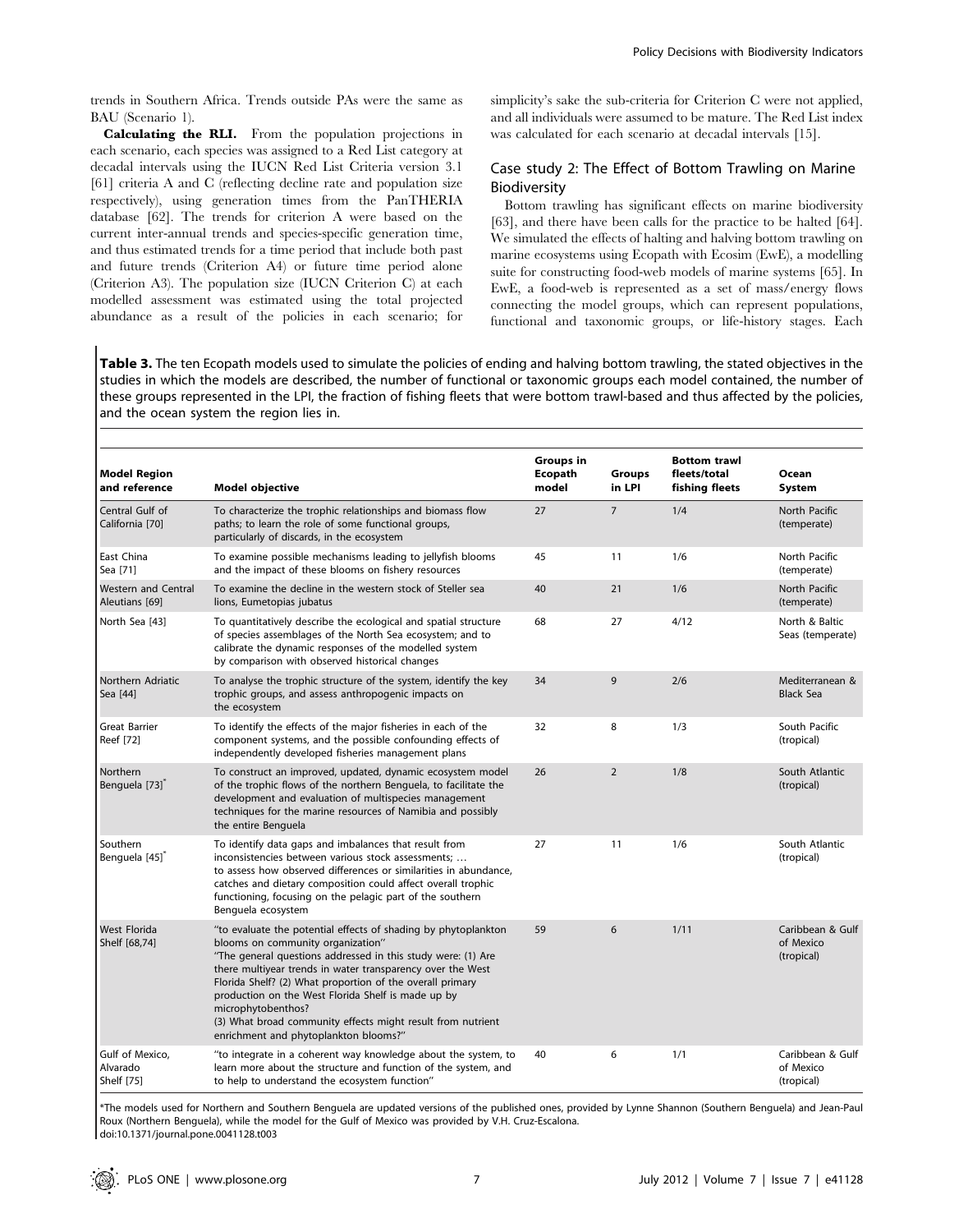model group is characterized by the total biomass of the organisms composing it, their diet preference, production and consumption rates, and so forth. Two main steps are required to simulate the biomasses of such groups over time. First, a static, mass-balanced food-web model is constructed. A model is mass-balanced if the flows entering any given group (consumption) equal the sum of its unassimilated consumption, production and respiration, and if production is equal to the sum of all the possible mortality sources (predation, fishing, other sources), of net migration fluxes and of biomass accumulation in that group. The mass-balance condition is useful to constrain the uncertainty in model parameters, ensuring that they are mutually consistent and that mass/energy is conserved. As a second step, the static model is used as an initial condition to simulate changes in the biomass of the model groups over time, through a system of differential equations. Biomass variations can result from ''top down'' processes, such as biomass removal through fishery catches and predator-prey interactions, and ''bottom up'' processes; for example, the modeller can force primary productivity or simulate how it is affected by nutrient loads. Other bottom up processes such as the effects of temperature and climatic variability are more difficult to simulate, because EwE is focused on biomass flows and trophic interactions, especially in higher trophic levels. Because complex trophic interactions are taken into account, the cascading effects of fishing across the food-web can be simulated. Therefore, EwE modelling allows the direct as well as indirect effects of fisheries to be quantified [65]. Direct effects of bottom trawling may include fishing pressure on the target species as well as by-catch and discarding practices (e.g. of benthic organisms caught by bottom trawling), while indirect effects include trophic interactions [63].

We used ten Ecopath models from six ocean systems (Table 3), with the goal of covering different ecosystems worldwide. The models were selected based on model quality, documentation and data availability; key information such as data sources, input data and parameter estimates, and predator-prey and diet matrices for each model can be found in the relevant references (Table 3). Only models that included species in the LPI dataset and with separate bottom trawling fleets were used. The aims of each model varied to some extent (Table 3), but generally the models were built with the purpose of better understanding the trophic interactions of the systems, and the impacts of anthropogenic pressures such as fishing.

Each model was run for 20 years prior to policy implementation to allow the biomass trajectories to stabilise, and for a further 50 years after the policy implementation to allow for recovery of longer-lived species and for resulting biomasses to stabilise. The Ecopath models did not cover all areas of each ocean system modelled; rather we treated the models as samples of each system, and extrapolated trends in groups from each model across the ocean systems, similar to [66]. This assumed that fishing pressure and the subsequent reduction in bottom trawling were uniform across a given ocean system.

The impacts of the policies on functional groups modelled in Ecopath were extrapolated to species within the LPI database in order to evaluate the degree to which the indicator captures the complex, ecosystem-wide effects of a policy change [67]. Species were allocated to appropriate functional or taxonomic groups modelled in each ocean system, unless there was no applicable

#### References

1. CoP10 (2010) Conference Of The Parties To The Convention On Biological Diversity: Updating And Revision Of The Strategic Plan For The Post-2010 Period, Nagoya, Japan, 18–29 October. Nagoya, Japan: Convention On Biological Diversity.

group. There were differences between the level of detail and number of functional groups per model. Some models used functional groups based on taxonomic groups, such as the North Sea model [43], which contains many individual species, sometimes separated by life-history stages, e.g. juvenile and adult Atlantic cod (Gadus morhua); other models were more function and habitat focussed, with groups such as benthic coastal invertebrate eaters in the West Florida Shelf model [68]. For example, in the North Sea [43], the humpback whale, *Megaptera novaeangliae*, was allocated to the modelled group ''Baleen whale'', and the Atlantic herring, Clupea harengus, to the single-species group ''Herring''. Where there was more than one model for an ocean system, such as the North Pacific, which contains three models [69,70,71], species were allocated to a functional group within the model that best matched the distribution of different populations in the LPI database. Typically only a minority of the groups modelled in Ecopath were represented in the LPI (Table 3).

Thus each model within an ocean system was extrapolated to the level of ocean system by not just allocating species from the model location to a functional group, but allocating most species in the LPI database for the ocean system to a modelled functional group. The LPI uses relative measures of change in abundance of each species as input data; we assumed that changes in modelled biomass as a result of the policy were proportional to changes in abundance. Once all possible species had been allocated a functional group, the projected change in species abundance for each scenario were used to calculate the LPI, a function of the geometric mean of abundance, as described in [16]. Further information on the analyses can be found in [67].

#### Supporting Information

Table S1 Potential source of uncertainty and failure in the indicator-policy cycle, with examples that include retrospective analyses (seeking to understand the previous impacts of policies to inform future action) and prospective analyses (where the impact of alternative actions on both biodiversity and the biodiversity indicators are projected forwards), potential solutions, and those who can address them; numbering relates to points in the cycle shown in Figure 1. (DOCX)

Table S2 List of all species and key references for estimates of population size and distribution. (DOCX)

#### Acknowledgments

We thank Carlo Rondinini, Ian Craigie and the authors of the ecosystem models for data and models used in the analyses.

#### Author Contributions

Conceived and designed the experiments: EN BC EJMG HPP JLB. Performed the experiments: EN BC AB BTC KMES. Analyzed the data: EN BC AB BTC KMES JLB LM. Wrote the paper: EN BC AB BTC KMES FMU HPP EJMG. Conceptual model: EN JLB FMU RWB SF JPGJ HPP EJMG.

- 3. Butchart SHM, Walpole M, Collen B, van Strien A, Scharlemann JPW, et al. (2010) Global Biodiversity: Indicators of Recent Declines. Science 328: 1164– 1168.
- 4. Walpole M, Almond REA, Besançon C, Butchart SHM, Campbell-Lendrum D, et al. (2009) Tracking Progress Toward the 2010 Biodiversity Target and Beyond. Science 325: 1503–1504.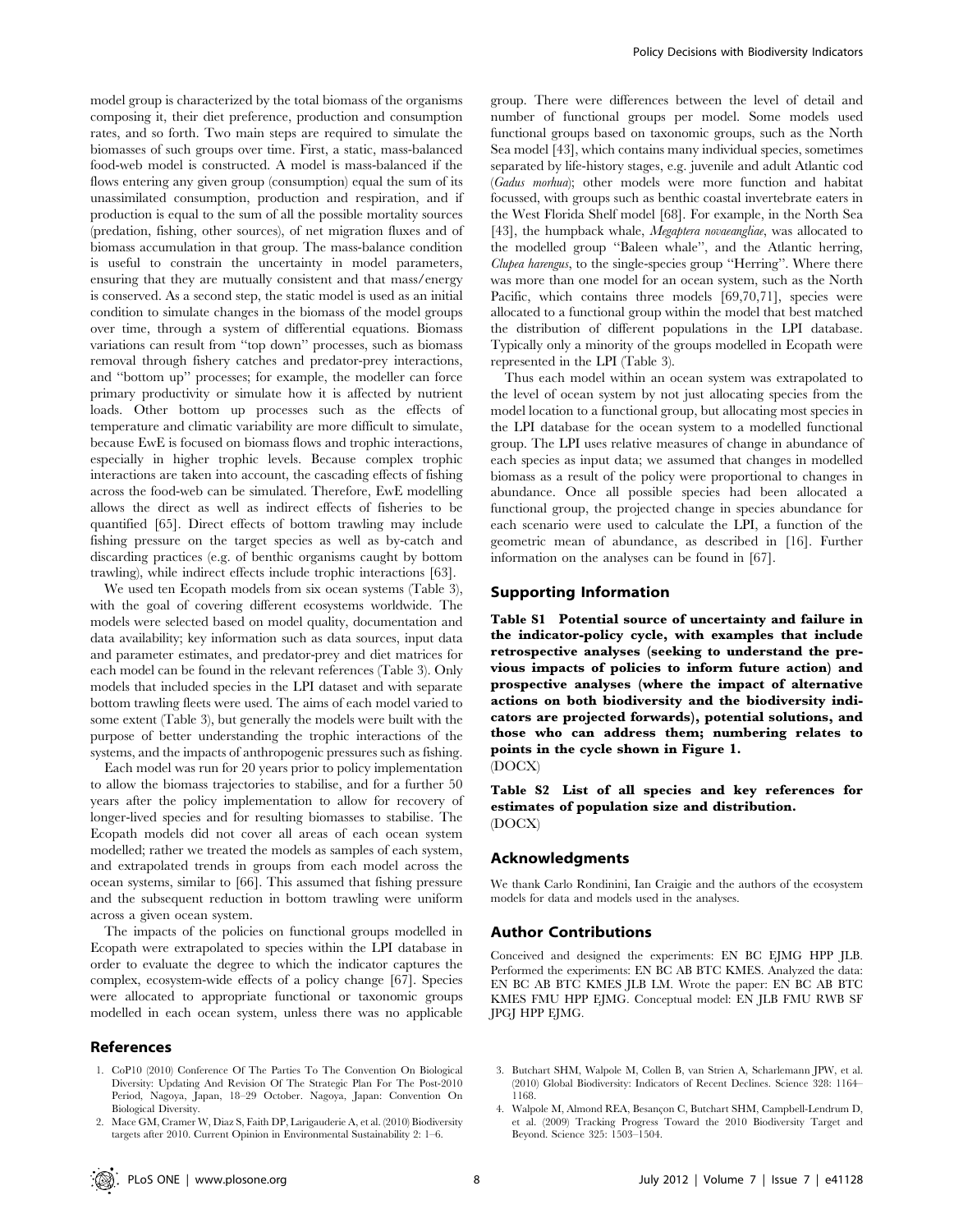- 5. CoP10 (2010) Conference Of The Parties To The Convention On Biological Diversity: Revised And Updated Strategic Plan: Technical Rationale And Suggested Milestones And Indicators UNEP/CBD/COP/10/9. Nagoya, Japan: Convention On Biological Diversity.
- 6. Ad Hoc Technical Expert Group (2011) Ad Hoc Technical Expert Group Meeting On Indicators For The Strategic Plan For Biodiversity 2011–2020: Indicators For The Strategic Plan For Biodiversity 2011–2020 UNEP/CBD/ AHTEG-SP-Ind/1/2, 20 May 2011. Nagoya, Japan: Convention On Biological Diversity.
- 7. Leadley P, Pereira HM, Alkemade R, Fernandez-Manjarrés JF, Proença V, et al. (2010) Biodiversity Scenarios: Projections of 21st century change in biodiversity and associated ecosystem services. Montreal: Secretariat of the Convention on Biological Diversity. 132 p.
- 8. Jones JPG, Collen B, Atkinson G, Baxter P, Bubb P, et al. (2010) The why, what and how of global biodiversity indicators beyond the 2010 Target. Conservation Biology in press.
- 9. Pereira HM, Leadley PW, Proença V, Alkemade R, Scharlemann JPW, et al. (2010) Scenarios for Global Biodiversity in the 21st Century. Science 330: 1496– 1501.
- 10. Secretariat of the CBD (2010) Global Biodiversity Outlook 3. Montreal: Secretariat of the Convention on Biological Diversity.
- 11. Biodiversity Indicators Partnership (2010) Biodiversity indicators and the 2010 Target: Experiences and lessons learnt from the 2010 Biodiversity Indicators Partnership. Montreal, Canada: Secretariat of the Convention on Biological **Diversity**
- 12. Sparks TH, Butchart SHM, Balmford A, Bennun L, Stanwell-Smith D, et al. (2011) Linked indicator sets for addressing biodiversity loss. Oryx 45: 411–419
- 13. Branch TA, Watson R, Fulton EA, Jennings S, McGilliard CR, et al. (2010) The trophic fingerprint of marine fisheries. Nature 468: 431–435.
- 14. Fulton EA, Smith ADM, Punt AE (2005) Which ecological indicators can robustly detect effects of fishing? ICES Journal of Marine Science 62: 540–551. 15. Butchart SHM, Akçakaya HR, Chanson J, Baillie JEM, Collen B, et al. (2007)
- Improvements to the Red List Index. PLoS ONE 2: e140.
- 16. Collen B, Loh J, Whitmee S, McRae L, Amin R, et al. (2009) Monitoring Change in Vertebrate Abundance: the Living Planet Index. Conservation Biology 23: 317–327.
- 17. Chape S, Harrison J, Spalding M, Lysenko I (2005) Measuring the extent and effectiveness of protected areas as an indicator for meeting global biodiversity targets. Philisophical Transactions of the Royal Society B 360: 443–455
- 18. Craigie ID, Baillie JEM, Balmford A, Carbone C, Collen B, et al. (2010) Large mammal population declines in Africa's protected areas. Biological Conservation 143: 2221–2228.
- 19. Shea K, Amarasekare P, Mangel M, Moore J, Murdoch WW, et al. (1998) Management of populations in conservation, harvesting and control. Trends in Ecology & Evolution 13: 371–374.
- 20. Failing L, Gregory R (2003) Ten common mistakes in designing biodiversity indicators for forest policy. Journal of Environmental Management 68: 121–132.
- 21. Walters CJ (1986) Adaptive Management of Renewable Resources. New York: Macmillan.
- 22. Keith DA, Martin TG, McDonald-Madden E, Walters C (2011) Uncertainty and adaptive management for biodiversity conservation. Biological Conservation doi:10.1016/j.biocon.2010.11.022.
- 23. Sainsbury KJ, Punt AE, Smith ADM (2000) Design of operational management strategies for achieving fishery ecosystem objectives. ICES Journal of Marine Science 57: 731–741.
- 24. Nichols JD, Williams BK (2006) Monitoring for conservation. Trends in Ecology & Evolution 21: 668–673.
- 25. Yoccoz NG, Nichols JD, Boulinier T (2001) Monitoring of biological diversity in space and time. Trends in Ecology & Evolution 16: 446–453.
- 26. Chee YE, Wintle BA (2010) Linking modelling, monitoring and management: an integrated approach to controlling overabundant wildlife. Journal of Applied Ecology 47: 1169–1178.
- 27. Milner-Gulland EJ (2011) Integrating fisheries approaches and household utility models for improved resource management. PNAS 108: 1741–1746.
- 28. Levin PS, Fogarty MJ, Murawski SA, Fluharty D (2009) Integrated Ecosystem Assessments: Developing the Scientific Basis for Ecosystem-Based Management of the Ocean. PLoS Biology 7: e1000014.
- 29. Rochet M-J, Trenkel VM, Carpentier A, Coppin F, Sola LGD, et al. (2010) Do changes in environmental and fishing pressures impact marine communities? An empirical assessment. Journal of Applied Ecology 47: 741–750.
- 30. Shin Y-J, Shannon LJ, Bundy A, Coll M, Aydin K, et al. (2010) Using indicators for evaluating, comparing, and communicating the ecological status of exploited marine ecosystems. 2. Setting the scene. ICES Journal of Marine Science 67: 692–716.
- 31. Perrings C, Naeem S, Ahrestani F, Bunker DE, Burkill P, et al. (2010) Ecosystem Services for 2020. Science 330: 323–324.
- 32. Margoluis R, Stem C, Salafsky N, Brown M (2009) Using conceptual models as a planning and evaluation tool in conservation. Evaluation and Program Planning 32: 138–147.
- 33. Joseph LN, Maloney RF, Possingham HP (2009) Optimal allocation of resources among threatened species: a project prioritization protocol. Conservation Biology 23: 328–338.
- 34. Possingham HP, Ryan S, Baxter J, Morton S (2002) Setting biodiversity priorities: Background paper for report ''Sustaining our Natural Resources and

Biodiversity''. Canberra, Australia: Prime Minister's Science, Engineering and Innovation Council.

- 35. Green RE, Balmford A, Crane PR, Mace GM, Reynolds JD, et al. (2005) A Framework for Improved Monitoring of Biodiversity: Responses to the World Summit on Sustainable Development. Conservation Biology 19: 56–65.
- 36. Rice JC, Rochet M-J (2005) A framework for selecting a suite of indicators for fisheries management. ICES Journal of Marine Science 62: 516–527.
- 37. Piet GJ, Rice JC (2004) Performance of precautionary reference points in providing management advice on North Sea fish stocks. ICES Journal of Marine Science 61: 1305–1312.
- 38. Jennings S, Dulvy NK (2005) Reference points and reference directions for sizebased indicators of community structure. ICES Journal of Marine Science 62: 397–404.
- 39. Baum JK, Myers RA, Kehler DG, Worm B, Harley SJ, et al. (2003) Collapse and Conservation of Shark Populations in the Northwest Atlantic. Science 299: 389–392.
- 40. Grainger A (2008) Difficulties in tracking the long-term global trend in tropical forest area. PNAS 105: 818–823.
- 41. Costelloe BT (2010) The power of global biodiversity indicators to predict future policy outcomes (http://www.iccs.org.uk/wp-content/thesis/consci/2010/ Costelloe.pdf) [MSc in Conservation Science].London: Imperial College.
- 42. IUCN and UNEP (2010) The World Database on Protected Areas (WDPA). Cambridge, UK: UNEP-WCMC.
- 43. Mackinson S, Daskalov G (2007) An ecosystem model of the North Sea to support an ecosystem approach to fisheries management: description and parameterisation. Lowestoft: Cefas.
- 44. Barausse A, Duci A, Mazzoldi C, Artioli Y, Palmeri L (2009) Trophic network model of the northern Adriatic Sea: analysis of an exploited and eutrophic ecosystem. Estuarine Coastal and Shelf Science 83: 577–590.
- 45. Shannon LJ, Moloney CL, Jarre A, Field JG (2003) Trophic flows in the southern Benguela during the 1980s and 1990s. Journal of Marine Systems 39: 83–116.
- 46. Pereira HM, Belnap J, Brummitt N, Collen B, Ding H, et al. (2010) Global biodiversity monitoring. Frontiers in Ecology and the Environment 8: 459–460.
- 47. Perrings C, Duraiappah A, Larigauderie A, Mooney H (2011) The Biodiversity and Ecosystem Services Science-Policy Interface. Science 331: 1139–1140.
- 48. Larigauderie A, Mooney HA (2010) The Intergovernmental science-policy Platform on Biodiversity and Ecosystem Services: moving a step closer to an IPCC-like mechanism for biodiversity. Current Opinion in Environmental Sustainability 2: 9–14.
- 49. Struhsaker TT, Struhsaker PJ, Siex KS (2005) Conserving Africa's rain forests: problems in protected areas and possible solutions. Biological Conservation 123: 45–54.
- 50. Sinclair ARE, Arcese P, editors (1995) Serengeti II: Dynamics, Management, and Conservation of an Ecosystem. Chicago: The University of Chicago Press.
- 51. Mace GM, Collar NJ, Gaston KJ, Hilton-Taylor C, Akçakaya HR, et al. (2008) Quantification of extinction risk: IUCN's system for classifying threatened species. Conservation Biology 22: 1424–1442.
- 52. IUCN (2008) Guidelines for Using the IUCN Red List Categories and Criteria: Version 7.0. Gland, Switzerland: Standards and Petitions Working Group for the IUCN Species Survival Commission, Biodiversity Assessments Sub-Committee.
- 53. Pereira HM, Cooper HD (2006) Towards the global monitoring of biodiversity change. Trends in Ecology & Evolution 21: 123–129.
- 54. Magurran AE, Baillie SR, Buckland ST, Dick JM, Elston DA, et al. (2010) Longterm datasets in biodiversity research and monitoring: assessing change in ecological communities through time. Trends in Ecology & Evolution 25: 574– 582.
- 55. Ferraro PJ (2009) Counterfactual thinking and impact evaluation in environmental policy. In: Birnbaum M, Mickwitz P, editors. Environmental program and policy evaluation New Directions for Evaluation. 75–84.
- 56. Lindegren M, Mollmann C, Nielsen A, Stenseth NC (2009) Preventing the collapse of the Baltic cod stock through an ecosystem-based management approach. PNAS 106: 14722–14727.
- 57. Caro TM (1999) Densities of mammals in partially protected areas: the Katavi ecosystem of western Tanzania. Journal of Applied Ecology 36: 205–217.
- 58. Setsaas TH, Holmern T, Mwakalebe G, Stokke S, Roskaft E (2007) How does human exploitation affect impala populations in protected and partially protected areas? A case study from the Serengeti Ecosystem, Tanzania. Biological Conservation 136: 563–570.
- 59. Ball IR, Possingham HP (2000) Marxan version 1.8.3.: Available: www.ecology. uq.edu.au/marxan.htm.
- 60. Rondinini C, Stuart S, Boitani L (2005) Habitat suitability models reveal shortfall in conservation planning for African vertebrates. Conservation Biology 19: 1488–1497.
- 61. IUCN (2001) IUCN Red List Categories and Criteria: Version 3.1. Gland, Switzerland and Cambridge, U.K.: IUCN Species Survival Commission.
- 62. Jones KE, Bielby J, Cardillo M, Fritz SA, O'Dell J, et al. (2009) PanTHERIA: a species-level database of life history, ecology, and geography of extant and recently extinct mammals. Ecology 90: 2648–2648.
- 63. Thrush SF, Dayton PK (2002) Disturbance to marine benthic habitats by trawling and dredging: implications for marine biodiversity. Annual Review of Ecology and Systematics 33: 449–473.